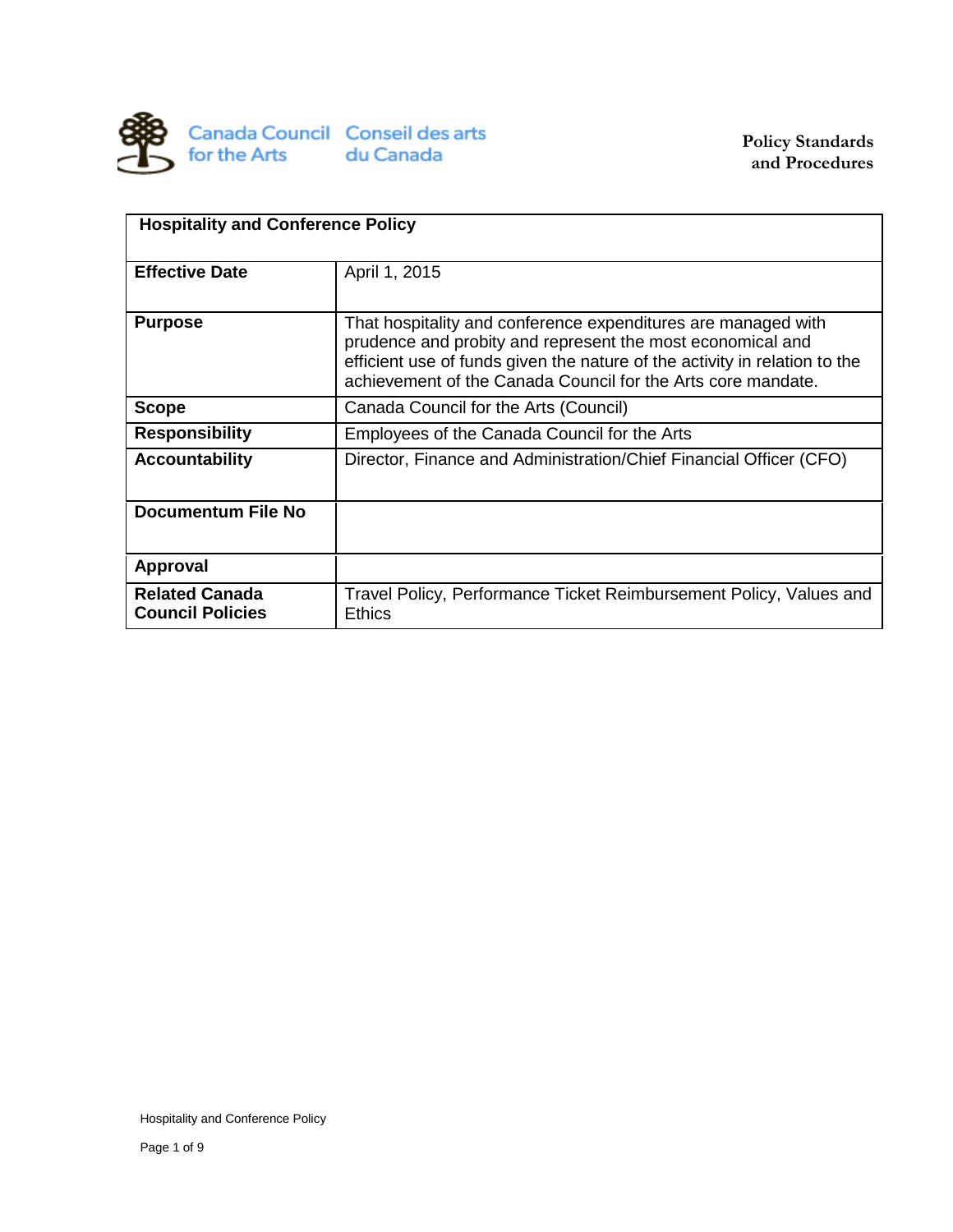# **1. OBJECTIVE**

That hospitality and conferences expenditures are managed with prudence and probity and represent the most economic and efficient use of funds given the nature of the activity in relation to the achievement of Council's core mandate.

# **2. DEFINITIONS**

**Business meetings:** meetings conducted to advance Council's objectives, including internal working sessions and meetings with stakeholders, work planning meetings, advisory and corporate management committees, consultation meeting and staff retreats. Typically, meetings that take place as part of sound management and governance, including meetings of Board of Directors Committees, are considered business meetings.

**Conferences**: refers to a congress, convention, seminar, symposium, forum, summit or other formal gathering, which are usually organized by a third party external to government, where participants debate or are informed of the status of a discipline (e.g. Arts, Culture, economics, technology, management). Guest speakers are often part of such conferences that involve employees and/or non-employees. It should be noted that training seminars or courses that provide training are not considered as conferences.

**Events:** include business meetings and corporate management meetings, conferences as well as any other formal gathering of employees or non-employees invited to participate in these activities including prestigious ceremonies, awards and recognition ceremonies. An event may be but is not limited to an official launch or announcement, an annual general public meeting, an arts conference and a forum.

It should be noted that the delegation of authority limits related to events are not applicable to meetings or activities whose sole purpose is the direct delivery of core Council mandates, including examples such as peer assessment meetings and prize ceremonies organized by the Council.

**Hospitality:** consists of the provision of meals, beverages or refreshments to nonemployees in events which are necessary for the effective conduct of Council business and for courtesy, diplomacy or protocol purposes. In some circumstances and within restrictions defined in this directive, hospitality can also be provided to employees. Exceptionally, in situations involving non-employees, it may also include entertainment, local transportation to and from events as well as other reasonable measures deemed appropriate for reasons of courtesy, diplomacy or protocol.

**Employee** - a person who is employed by the Council and includes:

- a. Regular full-time a permanent employee who regularly works 37.5 hours per week on average.
- b. Regular part-time –a permanent employee who regularly works less than 37.5 hours per week.
- c. Term –an employee hired for a defined period of at least six (6) months.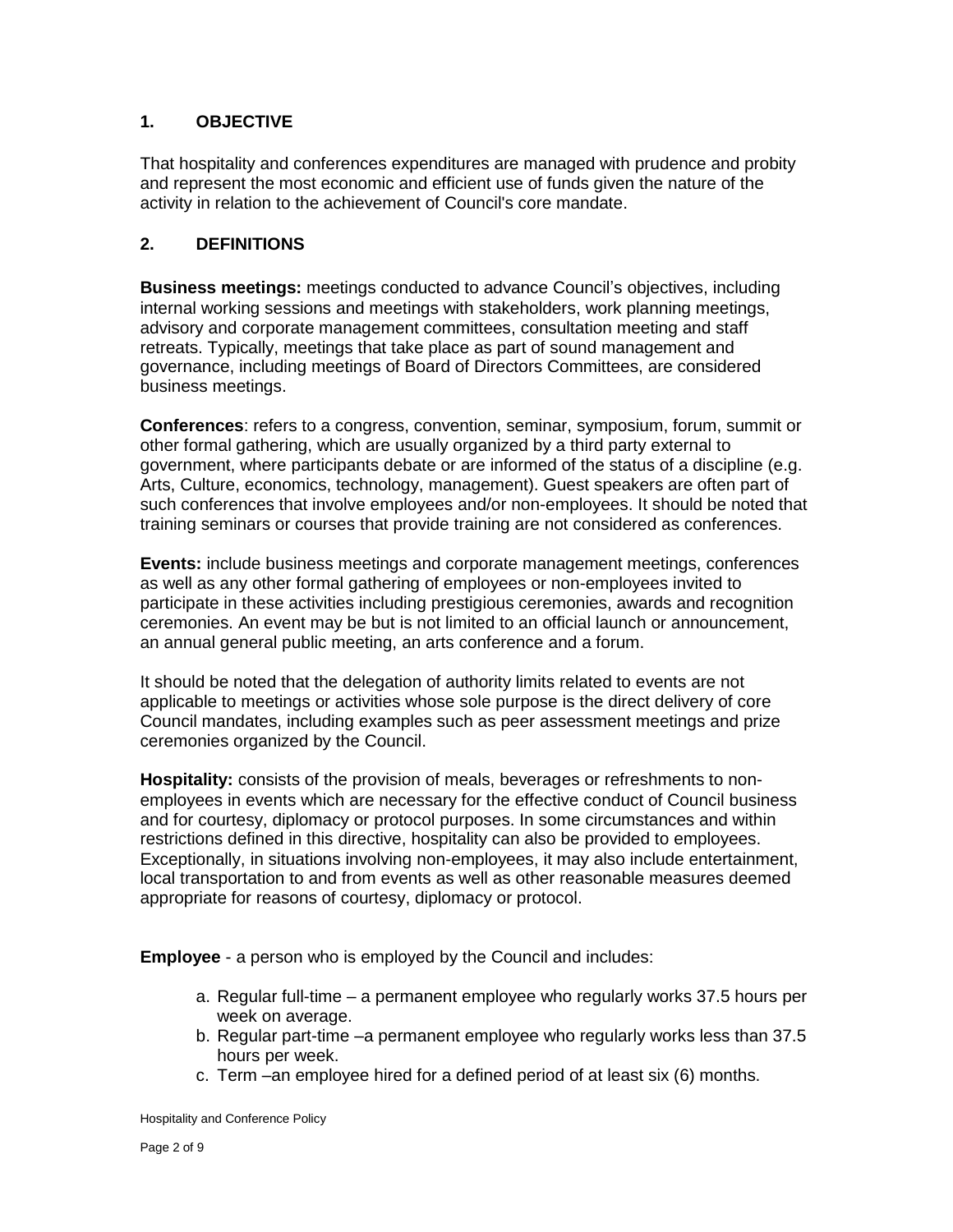d. Casual–an employee who is hired for a defined period of less than six (6) months, or is assigned work on an intermittent basis.

**Non-employee**: is any person who is not currently paid a salary by the Council.

**Reception:** an extended period between when attendees arrive and when the meal is served, these might also serve the purpose of sustaining attendees during the wait before a meal. Reception food may also be served with no main meal afterward if circumstances dictate.

**Refreshments**: include beverages or food (e.g. light snacks) or both, that do not constitute a normal meal but are served between meals.

**Significant variance**: variance of more than 10%.

#### **3. ADMINISTRATIVE RESPONSIBLITY**

3.1 The **Audit & Finance Committee** of the Board of Directors is responsible for:

3.1.1 Approving the total annual budgets for hospitality and conference.

3.1.2 Approving Council delegation of authority matrix relative to Hospitality.

3.1.3 Reviewing on a quarterly basis the hospitality and conference expense claims of the Director and Board members.

3.1.4 Reviewing on an annual basis the total hospitality and conference expenses for the Council.

3.2 The **Director and CEO** is responsible for:

3.2.1 Recommending the Council total annual budgets for hospitality and conferences and approves the divisional related budgets.

3.2.2 Ensuring that effective oversight and control mechanisms are in place so:

- a. An accountability framework, decision support and reporting system is in place to manage approval processes;
- b. Means to avoid or minimize hospitality and conference costs have been considered in the approval process; ensuring the most economical means considering the location and the scale of activities or events; the minimum number of appropriate attendees are selected;
- c. Individual proposals for hospitality and conferences are reasonable and appropriate, and support the Council's mandate, objectives and priorities;
- d. Expenditures with respect to the annual budgets for hospitality and conferences are periodically reviewed during the year and managers with financial authorities have access to timely reporting to support effective monitoring and fiscally prudent decisions; and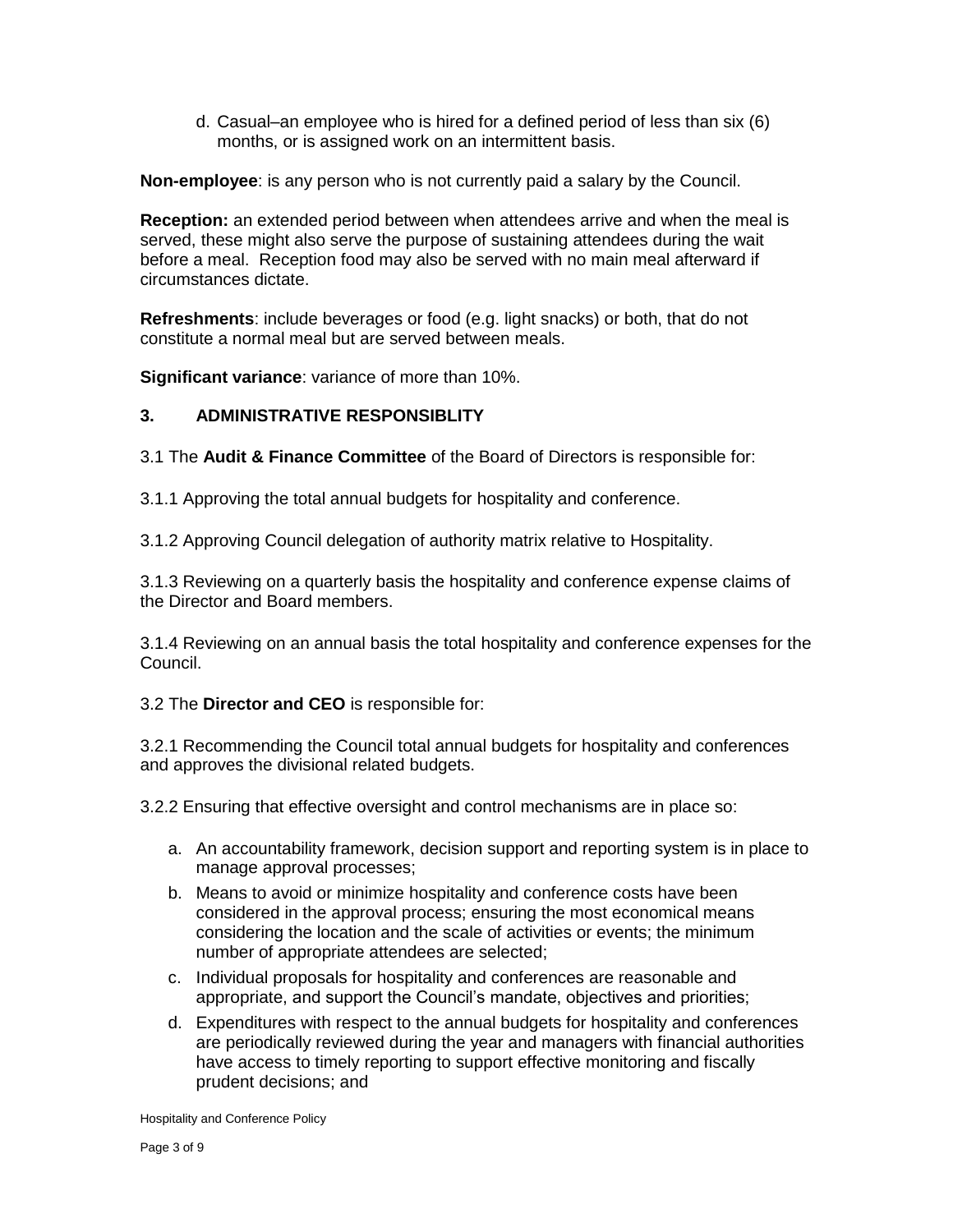e. The requirements for hospitality and conferences authorization set out in appendix 1 are applied.

3.2.3 Under the authority of the Audit and Finance Committee of the Board of Directors, approving Council delegation of authority matrices relative to hospitality and conferences.

3.2.4 Disclosing the total annual expenditures for hospitality and conferences for the Council, to the Audit and Finance Committee of the Board of Directors, including a brief description of the significant variances from the previous year's actual expenditures and budget. The timing of this disclosure is to coincide with the presentation and endorsement of the Annual Financial Statements.

3.3 The Director of Finance and Administration, **Chief Financial Officer** (CFO) is responsible for:

3.3.1 Providing the Director and CEO with independent and objective advice and recommendations on the annual budgets and proposals, priorities and expenditures pertaining to the management of hospitality and conferences expenditures.

3.3.2 Supporting the Director and CEO and other Executive Management Group members in establishing sustainable and robust plans, policies, financial management systems, decision support information, monitoring and reporting necessary to meet the requirements of this policy.

3.3.3 Reviewing the Director and CEO hospitality and conference expenses prior to recommendation of approval to the Audit and Finance Committee.

3.3.4 Supporting quarterly reviews of expenditures necessary to meet the requirements of this policy.

3.3.5 Ensuring that delegated financial authorities and associated responsibilities relative to hospitality and conferences are clearly communicated, and adhered to by managers.

3.4 **Managers with delegated financial authorities** are responsible for:

3.4.1 Ensuring that within their areas of responsibility:

- a. Means to avoid or minimize hospitality and conference costs have been considered in the approval process, ensuring the most economical means considering the location and the scale of activities or events; and only the minimum number of appropriate attendees are selected;
- b. Individual proposals and expenditure decisions for hospitality and conferences demonstrate that they are necessary to achieve Council's core mandates, objectives or priorities while demonstrating value for money;
- c. Expenditures with respect to hospitality and conferences are monitored throughout the year and, are reviewed and assessed on a quarterly basis to ensure continued relevance.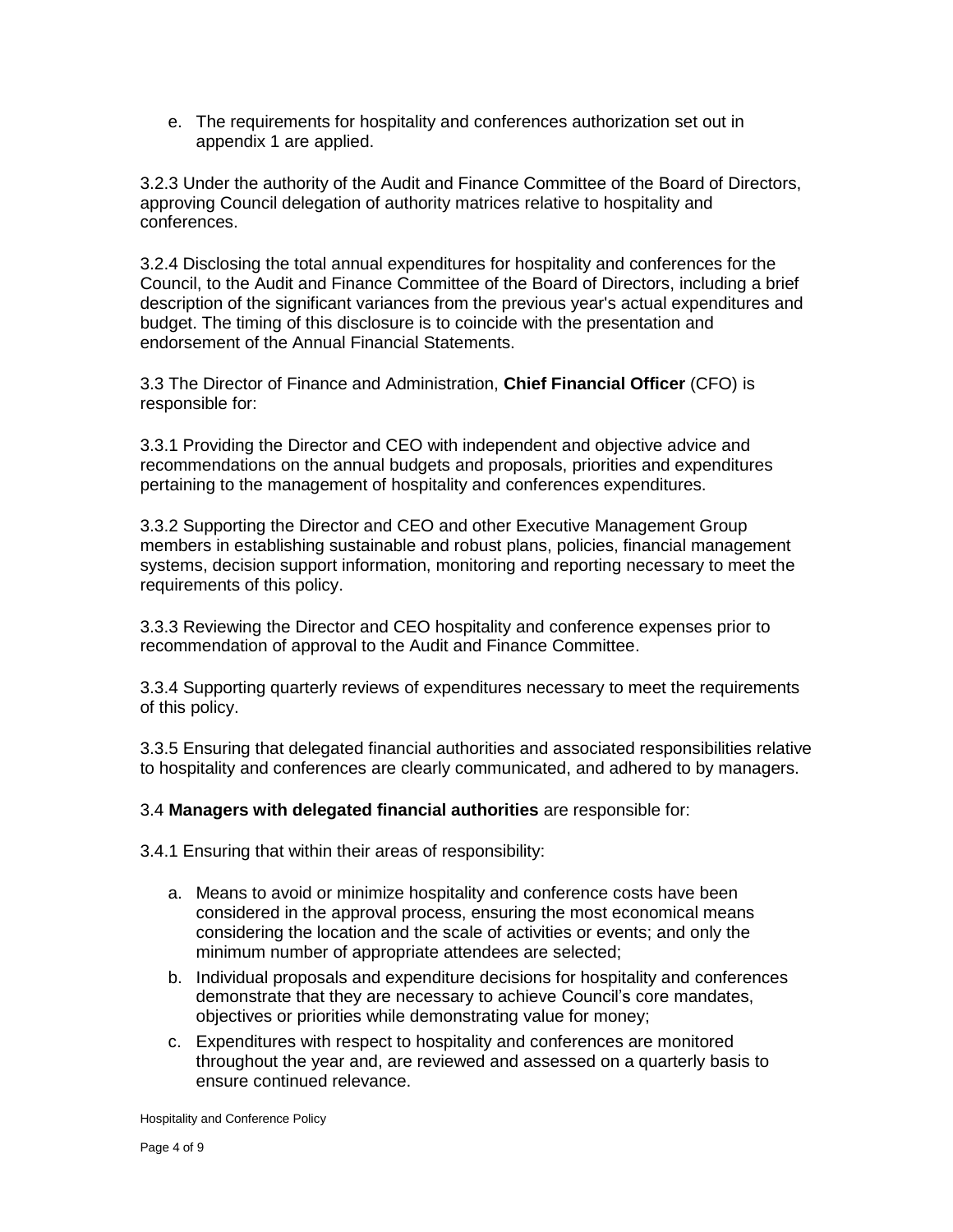3.5 The **Head of Finance** is responsible for the interpretation and administration of this policy and the Director, Finance and Administration CFO, has the final authority for this policy and its subsequent changes.

3.6 All **employees** receiving hospitality are responsible for ensuring that they do not seek reimbursement for equivalent meals or refreshments as a part of a travel claim or other expense claim.

# 4. **POLICY, STANDARDS AND PROCEDURES**

Council must at all times maintain effective oversight mechanisms, accountabilities and controls in place for hospitality and conferences to ensure:

- a. expenditures incurred are focused on achieving the Council's core mandate;
- b. expenditures are minimized and where they are necessary are managed in an effective, efficient and economical manner.

#### 4.1 Hospitality

4.1.1 The provision of food and beverages is acceptable in accordance with the standard and maximum per person cost limits below. These limits are based on the effective allowances set out by the Government of Canada through Treasury Board Secretariat and reflect the eligible amount per person for various hospitality costs.

a. The Standard Cost per Person is the expected meal cost per person to be applied in normal circumstances, particularly for events involving Council and other federal government persons only, and are approved by the appropriate delegated authority (appendix 1);

| Table 1: Standard Food and beverage Cost Per Person Per Day |                                 |  |  |  |
|-------------------------------------------------------------|---------------------------------|--|--|--|
| <b>Food and beverages</b>                                   | <b>Standard Cost per Person</b> |  |  |  |
| <b>Breakfast</b>                                            | <b>1.5x Breakfast Allowance</b> |  |  |  |
| Refreshment                                                 | <b>0.5x Breakfast Allowance</b> |  |  |  |
| Lunch                                                       | 2.0x Lunch Allowance            |  |  |  |
| Reception                                                   | <b>2.0x Breakfast Allowance</b> |  |  |  |
| Dinner                                                      | 1.75x Dinner Allowance          |  |  |  |

Meal allowances above refer to guidance as referred to on the Treasury Board Secretariat website: <http://www.njc-cnm.gc.ca/directive/travel-voyage/s-td-dv-a3-eng.php>

Hospitality and Conference Policy 4.1.2 When the standard cost per person is exceeded, the maximum shall not be more than 1.5x Standard Cost per person (refer to Table 1). A cost per person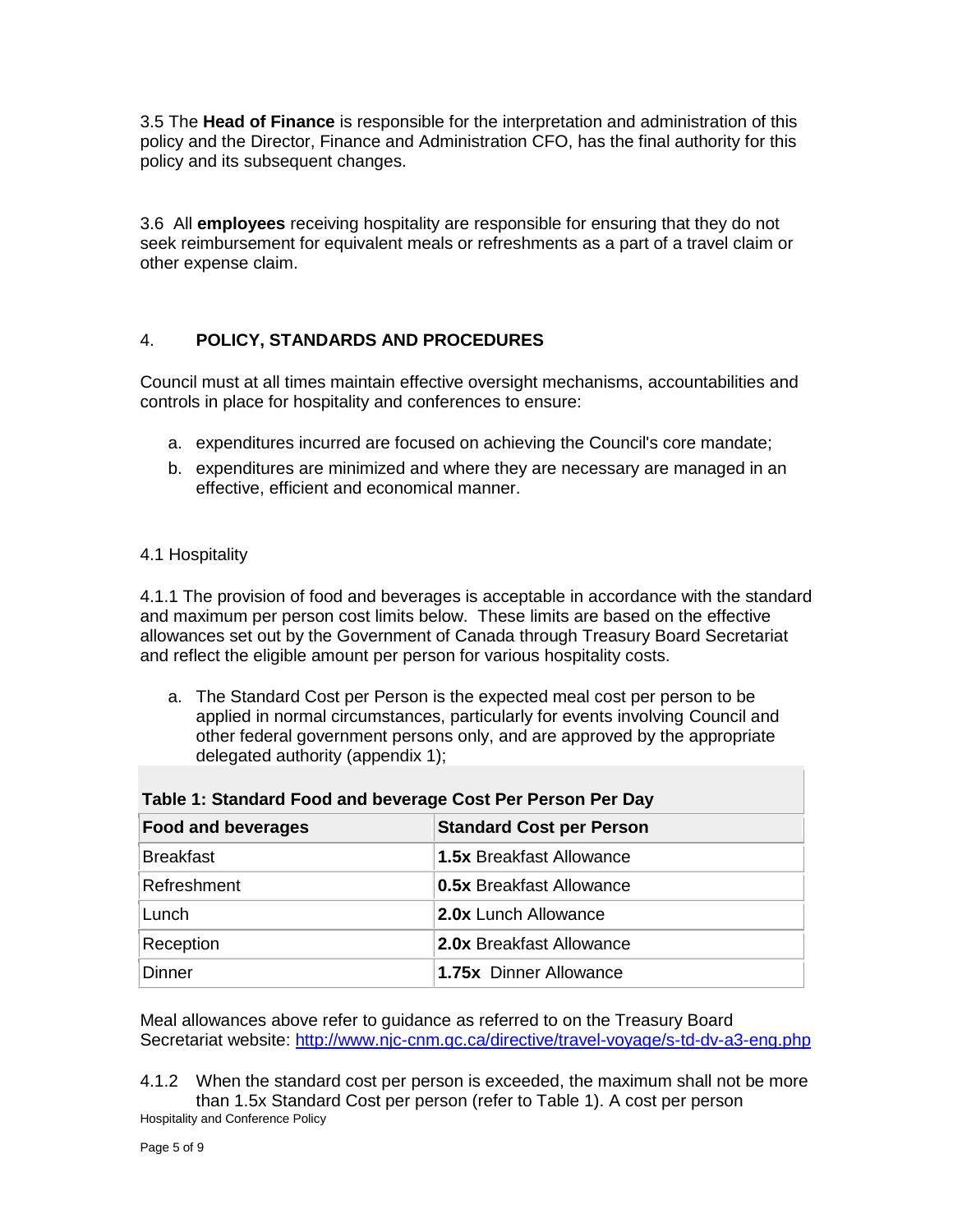exceeding the Standard Cost and up to the Maximum Cost per person is to be applied only in exceptional circumstances, justified by the type of event, the status and nature of participants and for reasons of courtesy, diplomacy and/or protocol. The Director and CEO is the approval authority for these proposed hospitality costs.

4.1.3 The standard for hospitality is the provision of non-alcoholic beverages. The provision of alcoholic beverages is only permitted in special circumstances where it is a matter of courtesy, diplomacy or protocol involving external stakeholders. Alcoholic beverages will not be provided as hospitality at events involving only Council employees.

4.1.4 Council's employees can be provided hospitality only in situations where:

- a. employees are required to participate in operations, business meetings, training or events that extend beyond normal working hours. This includes situations where employees are required to work through normal break and meal periods. It may include situations where there are no nearby or appropriate facilities to obtain [refreshments](http://www.tbs-sct.gc.ca/pol/doc-eng.aspx?id=27228§ion=text#refreshments) or meals and/or where staff dispersal is not effective or efficient;
- b. employees are required to be part of an event, or to participate in a Council's hosted celebratory event or [conference,](http://www.tbs-sct.gc.ca/pol/doc-eng.aspx?id=27228§ion=text#conferences) which includes participants that are not employees of the Government of Canada and for whom hospitality will be provided as a matter of courtesy, diplomacy or protocol.

4.1.5 Council may provide hospitality in events where it is a matter of courtesy, diplomacy or protocol or is necessary to facilitate the achievement of the Council's business.

a. Council may provide peer assessors or board members with hospitality for efficiency purposes given that no related meal allowance will be provided. The employees directly supporting the jury members during the assessment process and employees participating in the Board of Directors meetings may also be provided with hospitality if required to partially work through normal break or meal period.

#### 4.2 Conference

4.2.1 The objective of attending a conference will be principally to support the delivery of the core mandate of the Council and should be specified in the applicable conference pre-approval document. Where travel is involved the travel authorization elements of the travel policy and directives will apply.

4.2.2 The number of employees attending a conference will be the minimum necessary to achieve the Council objective.

4.2.3 When Council is organizing a conference or event, it will consider the availability and appropriateness of virtual presence or other remote meeting solutions to minimize costs for participating organizations and participants, and will use available Council facilities as a first choice.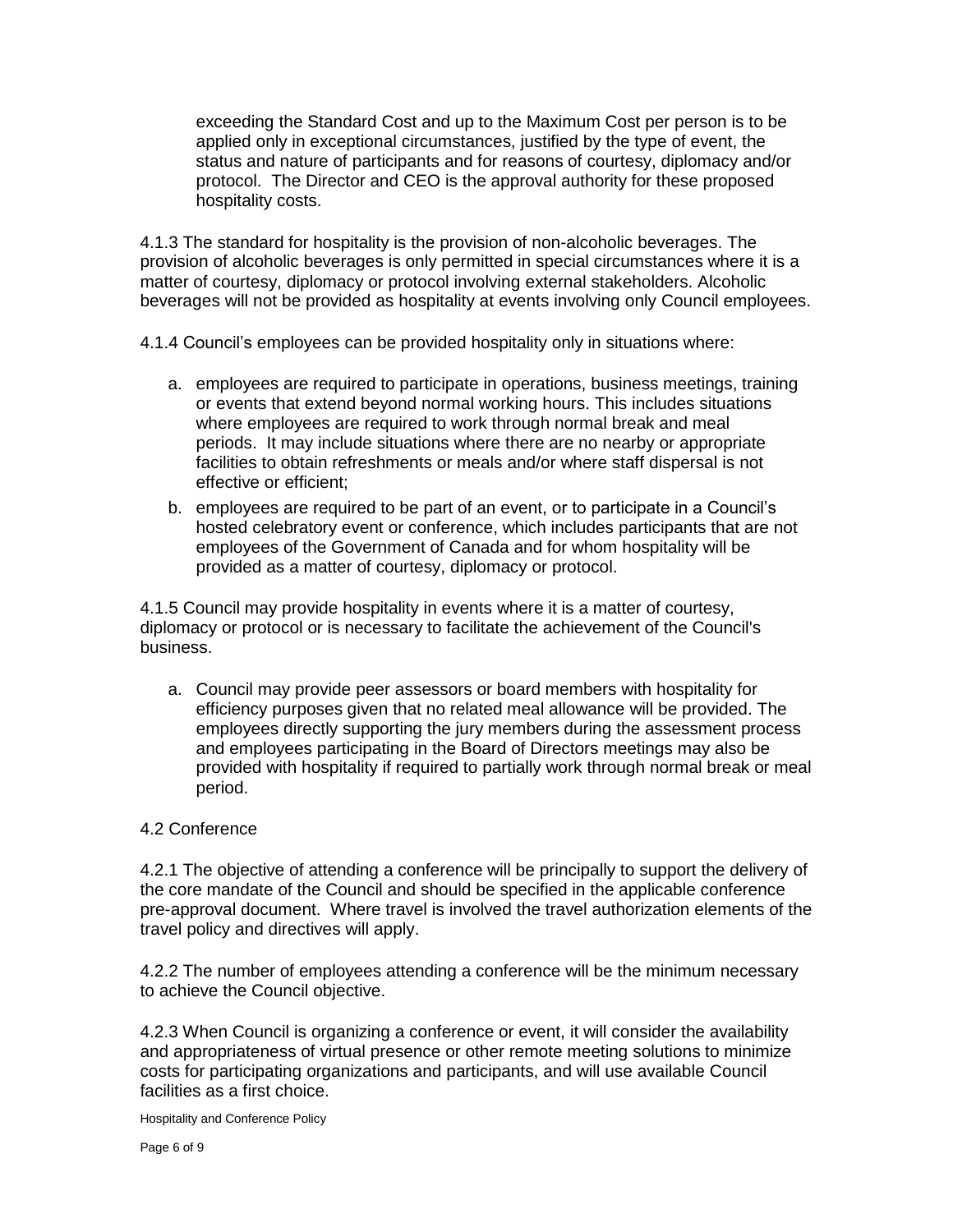4.3 Hospitality and conference authorization

4.3.1 Director and CEO approval is required when any of the following situations apply:

- a. Total hospitality costs associated with an [event](http://www.tbs-sct.gc.ca/pol/doc-eng.aspx?id=27228§ion=text#events) exceed \$5,000; or
- b. Alcoholic beverages will be provided; or
- c. Food and beverage costs exceed the standard cost per person (Table 1); or
- d. Hospitality will be provided to a spouse or to a person accompanying an event participant; or
- e. Hospitality paid by the Council will be extended at the residence of an employee.

4.3.2 CFO approval of hospitality is required when the total hospitality costs exceed \$1,500 but are \$5,000 or less and none of the situations listed in 4.3.1 are applicable.

4.3.3 Members of the Executive Management Group may approve hospitality costs that are \$1,500 or less, and none of the situations listed in 4.3.1 are applicable.

4.3.4 With the exception of the Director and CEO, an individual who is a participant at a hospitality event or conference may not approve the related costs. In such circumstances, the approval of higher authority is to be obtained.

4.3.4 Head of Sections and Office/Special Events Coordinators may approve hospitality for peer assessment committee, advisory committee and prize ceremony if less than \$1,500 and none of the situations listed at 4.3.1 are applicable.

4.3.5 Director and CEO has authority to provide for awards to employees and may approve hospitality as part of a related recognition ceremony consistent with this Policy.

4.3.6 When more than three employees will be attending the same conference or forum which constitutes an event, the total planned conference or events costs will be provided for pre-approval to the appropriate approval authority as defined under Appendix 1.

#### **4.4 Source of funds**

4.4.1 Council will seek to fund hospitality expenses via sponsorship or private donation when possible.

#### **4.5 Reporting and Control**

4.5.1 Council shall maintain appropriate internal controls and an associated monitoring system in place to support periodic reviews of hospitality and conference expenditures.

4.5.2 Council shall proactively disclose, on a quarterly basis, all hospitality expenses for selected senior officials on its website

4.5.3 Any exception to this policy must have the prior written approval of the Director and CEO.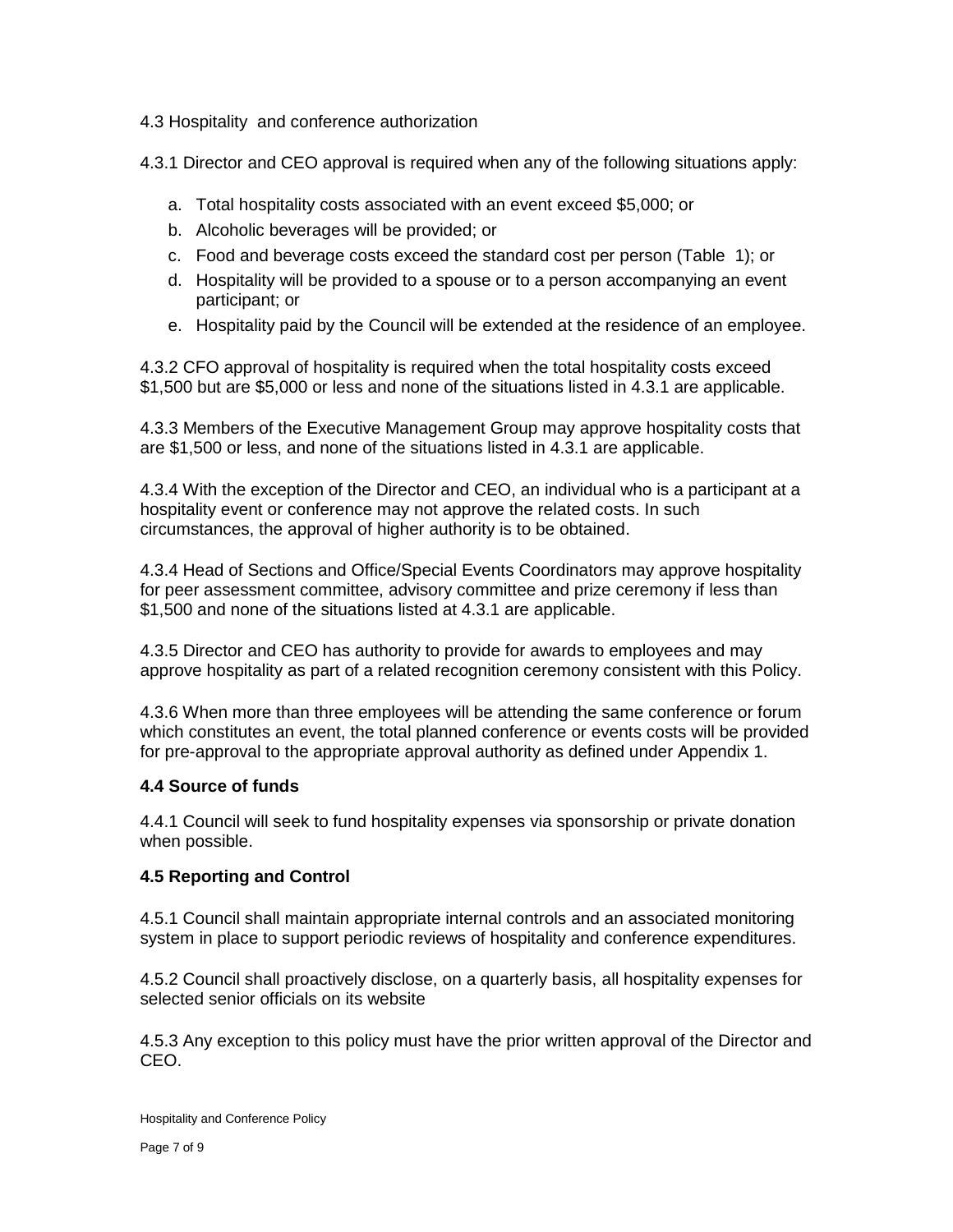4.5.4 The CFO is responsible for supporting the Director and CEO by overseeing the implementation and monitoring of this Policy; bringing to the Director and CEO's attention any significant difficulties, gaps in performance or compliance issues and developing proposals to address them; and reporting significant performance or compliance issues to the Audit and Finance Committee of the Board of Directors.

# **5. CONSEQUENCES**

5.1 In instances of non-compliance, Director and CEO is responsible for taking corrective measures with those responsible for implementing the requirements of this Policy.

5.2 In support of the responsibility of Director and CEO, CFO is to ensure corrective actions are taken to address instances of non-compliance with the requirements of this Policy. Corrective actions can include: requiring additional training, changes to procedures and systems, the suspension or removal of delegated authority, disciplinary action and other measures as appropriate.